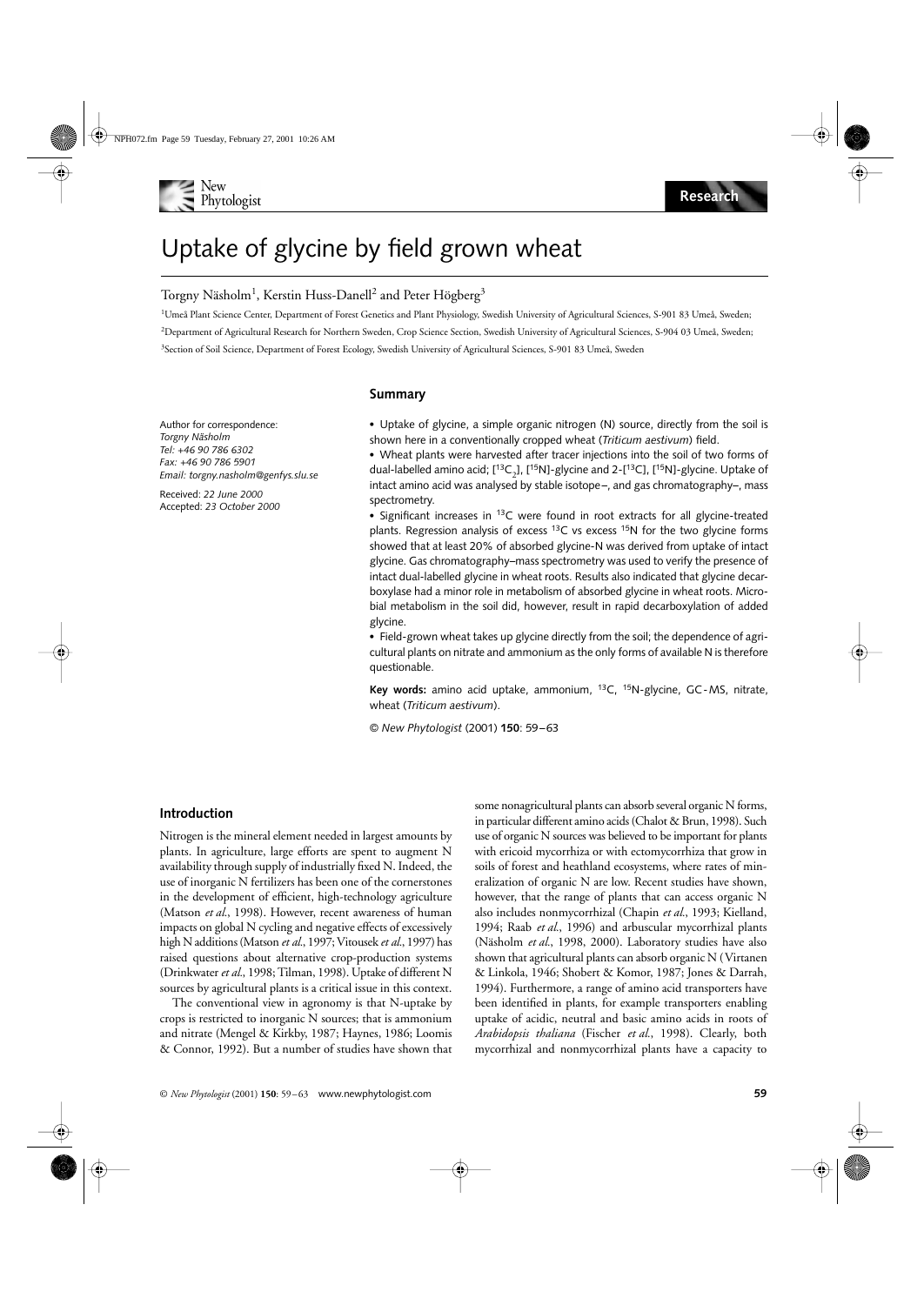absorb amino acids. Additionally, significant levels of amino acids have been shown to occur in some agricultural soils (Mengel, 1996; Schulten & Schnitzer, 1998).

Although the studies cited above show that a number of plant species, including agricultural plants, possess a capacity to absorb a range of organic N compounds, the extent to which this capacity is realized in the field, where plants compete with microorganisms for these substrates, remains a matter of dispute (Jones, 1999; Hodge *et al*., 2000a,b).

We tested the hypothesis that an agricultural crop can take up a simple organic N source directly from the soil. Dual  $(^{13}C, ^{15}N)$ labelled glycine was used in order to differentiate between uptake of mineralized glycine N and uptake of intact glycine.

### **Materials and Methods**

#### The experimental field

The experiment was conducted on May 27 1998, in a conventionally cropped winter wheat (*Triticum aestivum* L. cv. Tarso) field at Alnarp (55°38′N, 13°4′E), Sweden. The weather was cloudy and the temperature was 15°C. The soil was a clay loam with a pH (H<sub>2</sub>O) of  $7.2 \pm 0.02$ , a C content of  $1.3 \pm 0.04\%$ , a C : N ratio of  $9 \pm 0.1$  and a water content of 0.14 ± 0.01 g g<sup>−</sup><sup>1</sup> (mean ± SE, *n* = 11). The field had alfalfa in 1991–1994, and winter wheat, sugar beet and oat in 1995, 1996 and 1997, respectively. The winter wheat studied was sown on September 18, 1997. The field was fertilized on 2 April and 12 May 1998 with a total of 170 kg N ha<sup>-1</sup>. At the time of the experiment, approx. 10 d before heading, the stand was 0.5–0.6 m high, had 670 stems m<sup>−</sup>2, a leaf area index of 4.8 and an aboveground biomass of 570 g (dry matter)  $m^{-2}$ . The N concentrations of shoots and roots were  $3.1 \pm 0.1$ and  $1.0 \pm 0.01$  (mean  $\pm$  SE), respectively. The grain yield, in September 1998, amounted to 7.7 tons (dry matter) ha<sup>-1</sup>.

#### Tracer experiment

Tracers (96–99% <sup>15</sup>N and 98% <sup>13</sup>C), <sup>15</sup>NH<sub>4</sub><sup>+</sup>; <sup>15</sup>NO<sub>3</sub><sup>-</sup>; 2-[<sup>13</sup>C], [<sup>15</sup>N]-glycine, U-[<sup>13</sup>C<sub>2</sub>], [<sup>15</sup>N]-glycine or water only were added as 1 mM solutions to 10 cm by 20 cm plots containing one row of wheat plants. In each plot, 120 ml of one tracer solution (corresponding to 0.84 kg N ha<sup>−</sup><sup>1</sup> ) was distributed by six injections, three at each side of the row of plants, approx. 3 cm from the shoot bases and at a depth of approx. 2–3 cm. Plots were distributed on 11 30 m<sup>2</sup> blocks, each block containing the five treatments.

Shoots (uppermost 10 cm) of wheat plants were cut 4 h after additions of tracers. Roots and soil were brought to a laboratory and separated by careful sieving. Roots were cleaned under tap water and then immersed in  $0.5$  mM CaCl<sub>2</sub> three times to assure removal of tracer adsorbed on root surfaces. Cleaned roots were immediately (approx. 8 h after tracer additions) frozen on dry ice and kept frozen at −23°C until further processed. Soil samples for analysis of  $^{13}C$  and  $^{15}N$ were preserved in the same way. Additionally, soil samples from control plots were extracted with de-ionized water (soil : solution ratio, 10) by shaking in 20 ml screw cap-polyethylene tubes for 10 min. One ml of this extract was transferred to a second vial, frozen on dry ice and stored at −23°C until analysed.

#### Analyses

Analyses of  ${}^{13}C$  and  ${}^{15}N$  in solid material and extracts were conducted on a automated nitrogen and carbon analyser equipped with a stable isotope mass spectrometer (ANCA-MS) as earlier described (Näsholm *et al.*, 1998; Ohlson & Wallmark, 1999). Gas chromatorgraphy-masspectrometry (GC-MS) analyses of root extracts were used to confirm the presence of labelled glycine in plants. One hundred mg of frozen and milled roots was extracted in 10 ml 0.01 M HCl, and amino acids were separated from other compounds on a cation exchange resin. Tert.-butyldimethylsilyl derivatives of amino acids were prepared (Woo & Lee, 1995) and analysed in the chemical ionization mode on a Varian Saturn 2000 GC-ion-trap MS system (Varian Chromatography Systems, Walnut Creek, CA, USA). The samples were injected splitless onto a  $30-m \times 0.25$  mm id fused silica capillary column with a chemically bond 0.25 µm CP-SIL 19 CB stationary phase. The injector temperature was 260°C, and the column temperature was held at 130°C for 2 min, then increased by 70°C min<sup>-1</sup>–145°C, and by 30°C min<sup>-1</sup>– 280°C. Helium was used as carrier gas, and the head pressure was 12 pounds per square inch (psi). The interface and the ion source temperatures were 260°C. The samples were analysed by chemical ionization using methanol as reagent gas. The mass spectrometer run detected the molecular ion of tBDMS-glycine at m/z 304 and the  $[M + 2]^+$  and  $[M + 3]^+$  ions at m/z 306 and 307, corresponding to tBDMS  $-2-[$ <sup>13</sup>C], [<sup>15</sup>N]-glycine and tBDMS-U- $[^{13}C_2]$ ,  $[^{15}N]$ -glycine, respectively. Ratios m/z 306 : 304 and m/z 307 : 304 of root extracts were compared with standards to assess incorporation of labelled glycine.

Analyses of ammonium and amino acids (including glycine) in soil extracts were carried out by HPLC according to Näsholm *et al*. (1987). Nitrate was analysed by flow injection analysis on a Tecator 5012 device and according to application note 110– 01/92 (Foss, Tecator Sollentuna, Sweden).

To check for re-fixation of soil-respired  ${}^{13}CO_2$ , small potted plants of *Impatiens wallerana* Hook.f. were placed on the ground of 4 plots of each of the 2-[<sup>13</sup>C], [<sup>15</sup>N]-glycine, U-[<sup>13</sup>C<sub>2</sub>], [<sup>15</sup>N]glycine and control treatments immediately after injections of solutions into the soil. Shoots from these plants were collected at the time of the harvest of the wheat plants and thereafter treated identically to these.

Ethanol preserved roots were cleared in 10% Potassium hydroxide (KOH) at 87°C for 45 min, rinsed in running tap water for 30 s, treated with 2% HCl for 5 s and stored in 70% glycerol for 1 wk. Roots on microscope slides were stained with toluidine blue (0.05% in 70% glycerol) and examined for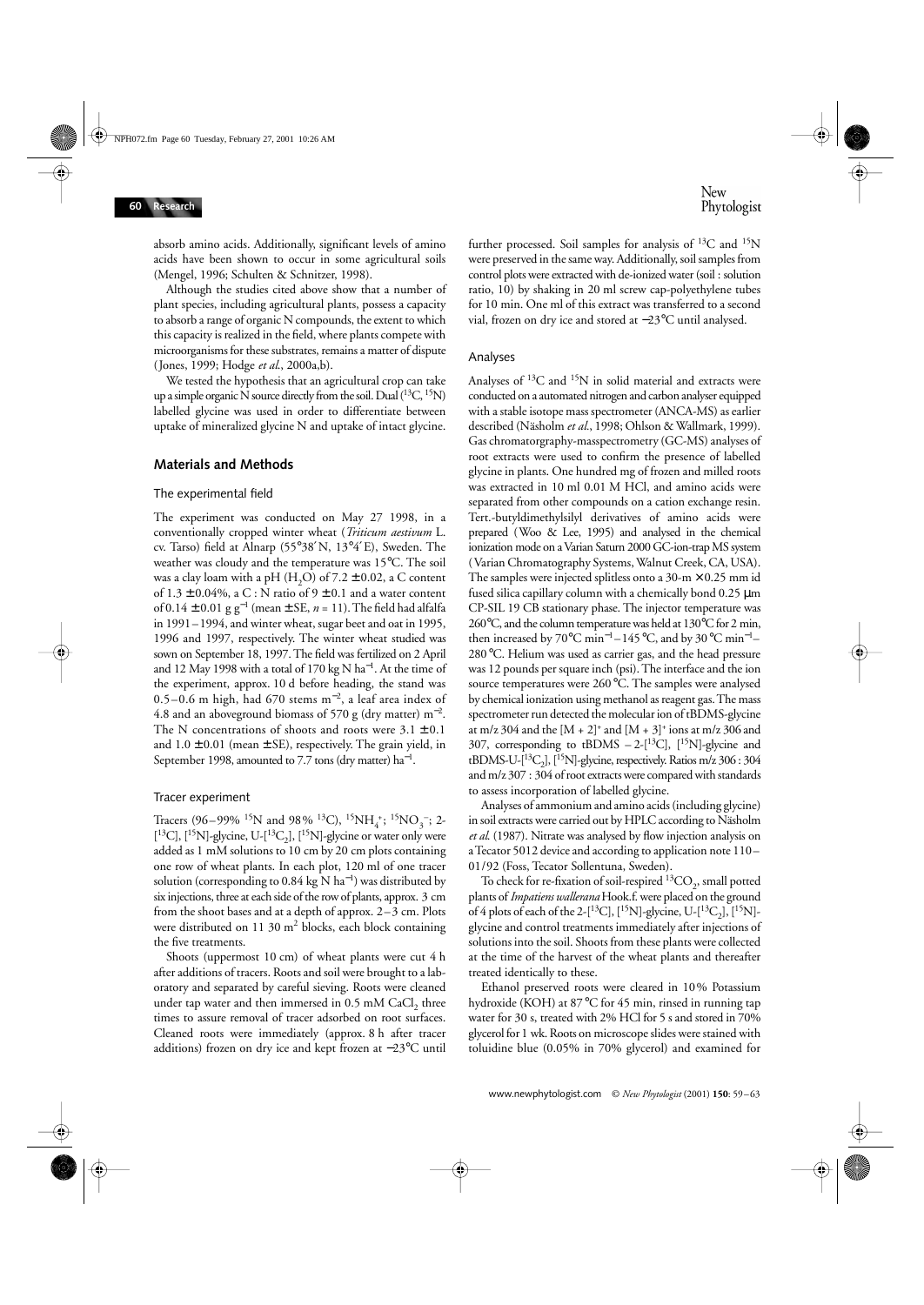colonization by mycorrhizal hyphae in a light microscope at  $100-1000 \times$  magnification.

## **Results and Discussion**

In the current study, uptake of glycine was studied using two forms of labelled amino acid;  $U$ - $[^{13}C_2]$ ,  $[^{15}N]$ -glycine, in which both C atoms are labelled, and 2-[13C], [15N]-glycine labelled only at the  $\alpha$ -C position. These two tracers allowed assessment of the fraction of glycine-N derived from uptake of intact amino acid. Moreover, the different labelling patterns of the two glycine tracers provided additional information on the metabolism of glycine in plants and in soil. Analyses of dried and milled wheat roots showed very small increases of  $^{13}C$  for glycine treated plants (Table 1) and assessment of the fraction of glycine N absorbed as intact amino acid was not possible from these analyses. Plots of excess  ${}^{13}C$  vs excess  ${}^{15}N$  of root extracts, however, showed significant regressions for both glycine forms  $(P < 0.0001)$ , but not for the two inorganic N species (Fig. 1). The slopes of the regression lines differed significantly between the two glycine treatments (analysis of covariance; *P* < 0.005) and were 0.43 for U-[ ${}^{13}C_2$ ], [ ${}^{15}N$ ]-glycine and 0.20 for 2-[ ${}^{13}C$ ], [<sup>15</sup>N]-glycine. The theoretical slopes for 100% of glycine N taken up as intact amino acid corresponds to 2.0 for U- $[^{13}C_2]$ ,  $[{}^{15}N]$ -glycine and to 1.0 for 2- $[{}^{13}C]$ ,  $[{}^{15}N]$ -glycine. The fractions of glycine N absorbed as intact amino acid are thus estimated at 0.22 and 0.20 for the respective glycine forms. A recent study of four agricultural plants (*Ranunculus acris*, *Phleum pratense*, *Trifoilum repens* and *T. hybridum*) growing in pots and with relatively low levels of inorganic N supply provided very similar estimates (0.19–0.23) of the fraction of glycine N absorbed as intact amino acid (Näsholm *et al*., 2000). In contrast, a study of boreal forest plants (Näsholm *et al.*, 1998) showed that ectomycorrhizal conifer trees, an arbuscular mycorrhizal grass and an ericoid mycorrhizal shrub took up a fraction of 0.42, 0.64 and 0.91, respectively, of the absorbed glycine-N as intact amino acid. Thus, compared to plants typical of the boreal forest and growing in soils with low rates of N mineralization, wheat absorbed a smaller, but still significant fraction of intact glycine.



Fig. 1 The relationship between excess <sup>15</sup>N and excess <sup>13</sup>C of root extracts of field grown wheat plants supplied with either  $^{15}NH_{4}^{+}$ (closed triangles);  ${}^{15}NO_3^-$  (open triangles); U- $[^{13}C_2]$ ,  $[^{15}N]$ -glycine (closed circles) or 2- $[^{13}C]$ ,  $[^{15}N]$ -glycine (open circles) or water only (open squares) through the soil. (Each symbol represents one analysis of a root extract from 8 to 10 plants.) Lines indicate linear regression for U- $[^{13}C_2]$ ,  $[^{15}N]$ -glycine ( $y = 0.43x + 0.7$ ,  $r^2 = 0.86$ ) and for 2-[13C], [15N]-glycine (*y* = 0.20*x* + 0.3, *r* 2 = 0.84), *P* < 0.001 for both. For data on roots and shoots before extraction see Table 1.

Theoretically, simultaneous labelling of both C and N of plant roots can result not only from uptake of intact amino acid but also from uptake of products of amino acid metabolism in soil, and for glycine, deamination would yield NH4 + and glyoxylate. In the current study, plant uptake of intact glycine was therefore studied using GC-MS. Small but significant increases in the abundance of the ions  $[M + 2]^+$  $(P \le 0.05)$  and  $[M + 3]^+$   $(P \le 0.001)$  were detected in root extracts of 2-[ $^{13}$ C], [ $^{15}$ N]-glycine and U-[ $^{13}$ C<sub>2</sub>], [ $^{15}$ N]-glycine treated plants, respectively. Thus, the mean ratios of m/z 307 : m/z 304 were 0.04, and 0.07 for control and U- $[^{13}C_2]$ ,  $[^{15}N]$ glycine treated plants, respectively, and ratios m/z 306 : m/z 304 were 0.13 and 0.15 for control and of 2- $[^{13}C]$ ,  $[^{15}N]$ -glycine treated plants, respectively. These ratios correspond to a fraction of 2% and 3% of 2- $[^{13}C]$ ,  $[^{15}N]$ -glycine and of

**Table 1** ∂<sup>15</sup>N and ∂<sup>13</sup>C of roots<sup>1</sup> and shoots of wheat plants supplied with either of the tested nitrogen sources (<sup>15</sup>NH<sub>4</sub>; <sup>15</sup>NO<sub>3</sub>; 2-[<sup>13</sup>C], [<sup>15</sup>N]or U- $[^{13}C_2]$ ,  $[^{15}N]$ -glycine) or water (control)

| Treatment (per mil)                        | Root $\partial^{15}N$ (per mil) | Root $\partial^{13}C$ (per mil) | Shoot $\partial^{15}N$ (per mil) | Shoot $\partial^{13}C$ |
|--------------------------------------------|---------------------------------|---------------------------------|----------------------------------|------------------------|
| Control                                    | $-0.5(0.2)^a$                   | $-28.1(0.08)^a$                 | $2.2(0.2)^a$                     | $-27.7(0.1)a$          |
| $15NH_{4}^{-}$                             | $220(60)^{b}$                   | $-28.2(0.05)^a$                 | 6.5 $(3.1)$ <sup>ab</sup>        | $-27.1(0.3)^a$         |
| $15NO_3^-$                                 | $188(30)^{b}$                   | $-28.1(0.1)^a$                  | 8.2 $(1.0)^b$                    | $-27.5(0.1)^a$         |
| U-[ ${}^{13}C_2$ ], [ ${}^{15}N$ ]-glycine | $164(21)^{b}$                   | $-27.5(0.1)^{b}$                | 2.8(0.3) <sup>a</sup>            | $-27.8(0.1)^a$         |
| 2-[ $13C$ ], [ $15N$ ]-glycine             | $126(21)^{b}$                   | $-27.9(0.08)^a$                 | $2.9(0.4)$ <sup>a</sup>          | $-27.5(0.1)a$          |

1Root data in the Table refers to dry, milled roots, while Fig. 1 shows data pertaining to root extracts. Mean  $\pm$  SE,  $n = 8 - 11$ . Numbers followed by different letters are significantly different (ANOVA followed by Tukeys test, *P* < 0.05).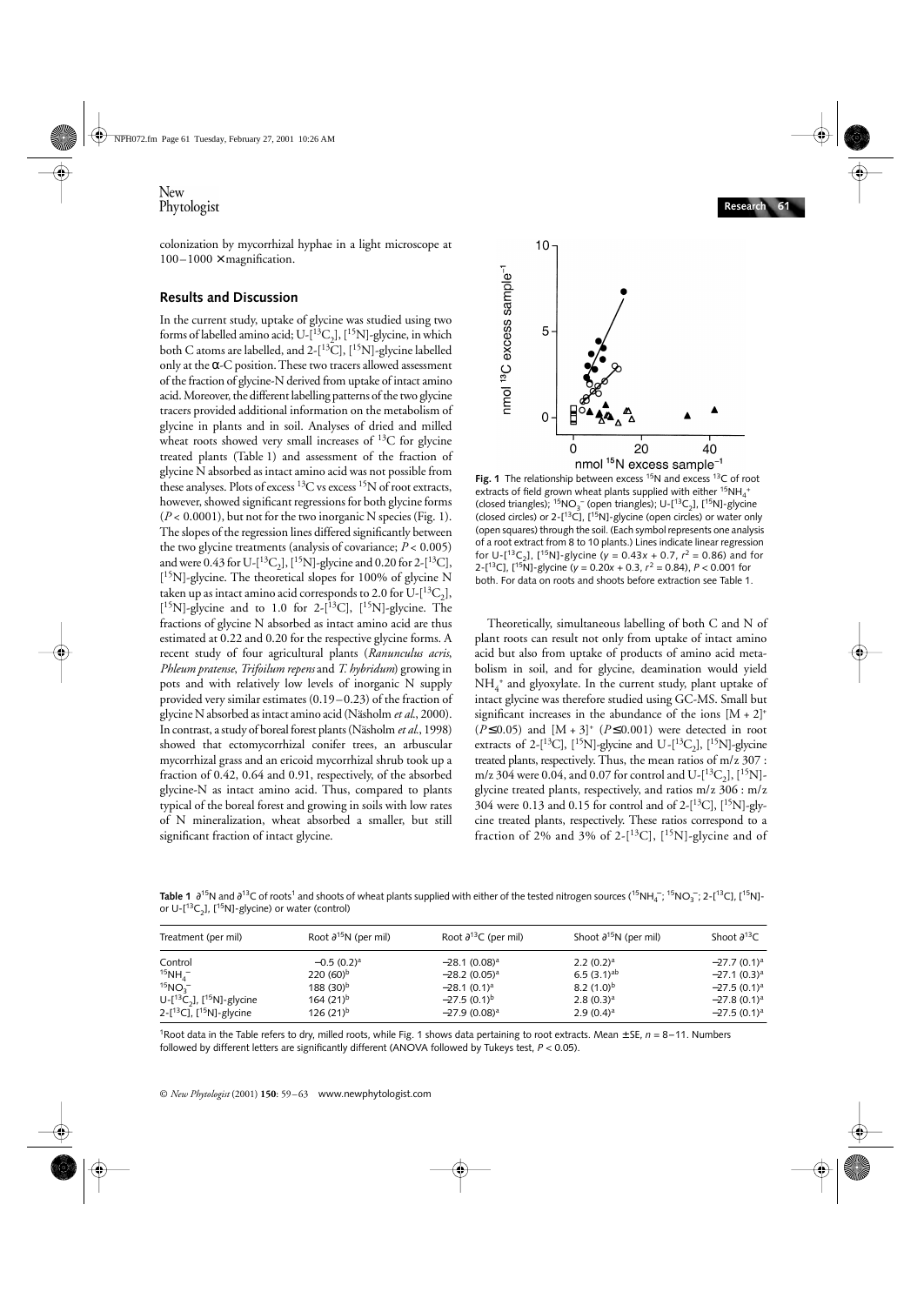

**Fig. 2** The relationship between <sup>15</sup>N and <sup>13</sup>C labelling of sieved soil treated with either <sup>15</sup>NH<sub>4</sub><sup>+</sup> (closed triangles); <sup>15</sup>NO<sub>3</sub><sup>-</sup> (open triangles); U- $[^{13}C_2]$ ,  $[^{15}N]$ -glycine (closed circles); 2- $[^{13}C]$ ,  $[^{15}N]$ -glycine (open circles) or water only (open squares). Each symbol represents one soil sample. Lines indicate linear regression for U- $[^{13}C_2]$ ,  $[^{15}N]$ -glycine (*y* = 1.11*x*−2.16, *r*<sup>2</sup> = 0.96), and for 2-[<sup>13</sup>C], [<sup>15</sup>N]-glycine (*y* = 0.88*x*−1.86, *r* 2 = 0.93), *P* < 0.001 for both.

 $U-[$ <sup>13</sup>C<sub>2</sub>], [<sup>15</sup>N]-glycine in the respective glycine pool of roots and confirm the presence of the respective labelled glycine source in wheat plant roots.

For sieved soil from the treated plots (Fig. 2), significant regressions were again found for the two glycine forms, when plotting excess  ${}^{13}C$  vs excess  ${}^{15}N$ . As opposed to plants, however, the slopes corresponding to U- $[^{13}C_2]$ ,  $[^{15}N]$ -glycine and  $2-[13C]$ ,  $[15N]$ -glycine (1.11 and 0.88, respectively) were not significantly different (analysis of covariance; *P*>0.05) in these regressions, despite the twofold higher addition of  $^{13}C$ in the U- $[^{13}C_2]$ ,  $[^{15}N]$ -glycine treatment. Thus, in relation to the amount of recovered <sup>15</sup>N, only 12% of the <sup>13</sup>C label was lost in the 2-[<sup>13</sup>C], [<sup>15</sup>N]-glycine treatment, while 45% of the <sup>13</sup>C label was lost from the U- $[^{13}C_2]$ ,  $[^{15}N]$ -glycine plots. This likely resulted from rapid decarboxylation of the carboxy-C of glycine during microbial metabolism of glycine (Fokin *et al.*, 1993; Yan *et al.*, 1996).

The contrasting results between soil and plant roots gives further support to our claim that wheat plants took up intact glycine. If extracellular decarboxylation of glycine preceded plant uptake, identical slopes would have been found for both U- $[{}^{13}C_2]$ ,  $[{}^{15}N]$ -glycine and 2- $[{}^{13}C]$ ,  $[{}^{15}N]$ -glycine regressions on data from root extracts. Metabolism of absorbed glycine in roots could result in losses of  $^{13}C$  through respiration of products of glycine metabolism (Schmidt & Stewart, 1999). Therefore, our values of the fraction of glycine N taken up as intact amino acid by the plants are conservative.

Elevated levels of  ${}^{13}C$  could also result from re-fixation by shoots of root- or soil-respired  ${}^{13}CO_{2}$ . Introducing small potted plants of *Impatiens wallerana* on the treated plots during the labelling period tested this possibility. Analyses of shoots showed that  $\partial^{13}C$  were −26.7 ± 1.4; −26.8 ± 1.4 and −26.6  $\pm$  0.8 (mean  $\pm$  SE, *n* = 4) per mil for potted plants placed on 2-[ ${}^{13}$ C], [ ${}^{15}$ N]-glycine, U-[ ${}^{13}$ C<sub>2</sub>], [ ${}^{15}$ N]-glycine and control treatments, respectively, indicating that re-fixation of soilrespired  ${}^{13}CO_2$  from the tracers was insignificant. Microscopic investigation of wheat roots failed to detect any mycorrhizal infection, a situation not uncommon for wheat before flowering (Hetrick & Bloom, 1983). Thus, glycine detected in roots must have been taken up intact by the plants themselves and not by arbuscular mycorrhizal fungi. Measurements of stable isotopes in wheat shoots revealed a small but significant increase in 15N in nitrate treated plants. The small increases in 15N in shoots of the glycine treated plants showed that detection of 13C tracer in shoots of these plants would not be possible (Table 1).

There were no significant differences in <sup>15</sup>N labelling of roots supplied with the three different N-sources (Table 1, Fig. 1). Measurements of soil solution concentrations of the different N sources showed high levels of nitrate, intermediate levels of ammonium and low levels of glycine (i.e.  $10.4 \pm 0.4$ ;  $0.4 \pm 0.1$  and  $0.008 \pm 0.001$  mM, respectively, average  $\pm$  SE,  $n = 10$ ). Thus, added, labelled nitrate would be diluted by nonlabelled endogenous nitrate and hence, 15N values of nitrate treated plants underestimate uptake of this source. The dilution of the different labelled compounds cannot, however, be accurately calculated because the exact soil volume in which the labelling solution was injected and the rate of mixing are unknown. Assuming that the injected amount of tracer (120 ml) was mixed with 200 ml of endogenous soil water to a degree of 25–50% we would underestimate nitrate uptake by a factor 5–10. However, we cannot accurately determine the isotopic exchange with the respective endogenous unlabelled sources. Thus, it is not possible to assess the actual rates of uptake of the different N sources. The values of the fractions of glycine-N derived from uptake of intact amino acid are, however, not affected by dilution of tracers because these fractions are calculated from the relationship between  ${}^{13}$ C and  ${}^{15}$ N, and not the actual amounts of tracers.

Accelerated use of industrially fixed N has been a major driver behind the tremendous increase in agricultural production during the 20th century, but has also caused pollution of agricultural and nonagricultural ecosystems. Undesirable environmental impact can be limited by closely matching N supply with crop N demand but this requires that sources of N available for crops are identified and quantified. We demonstrate here that wheat, one of the most important crops globally, also takes up organic N, in our case represented by the amino acid glycine, directly from the soil, and thus that soil N mineralization can be by-passed. The extent to which organic N can supply N needed for growth by agricultural plants will depend, except on plant capacities for absorption of organic N, also on factors such as soil turnover rates and rates of mass flow and diffusion of different organic N compounds. A study of soil turnover